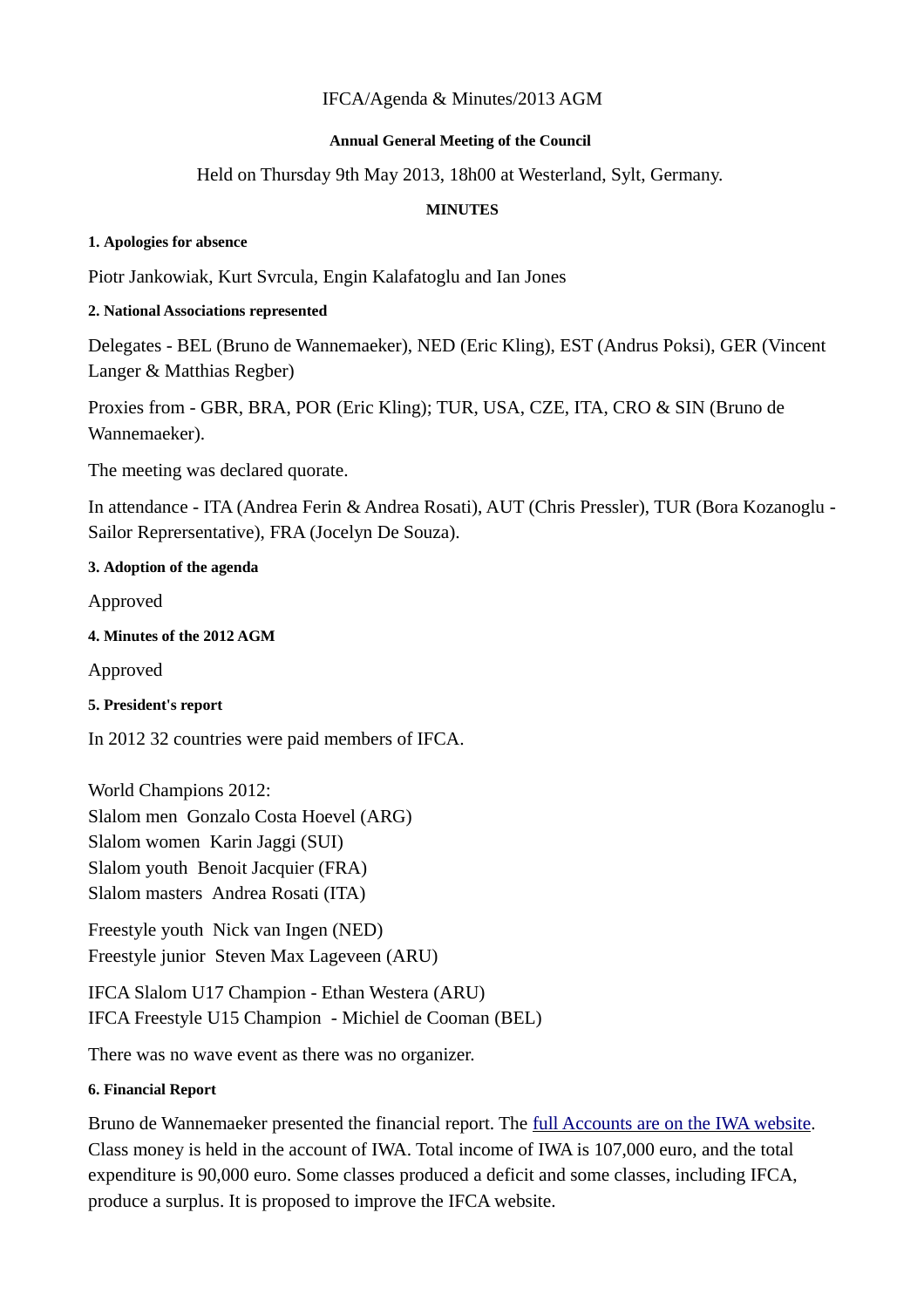#### **7. Class Rules**

There are no submissions

### **8. Championship rules**

There are no submissions

## **9. Future Championships**

There are proposals from, and negotiations pending with, the following: Freestyle JYM EC Italy Freestyle JYM WC Alacati (TUR)

Slalom JYM WC Aruba, Bonaire, Curacao, Austria Slalom men WC Datca (TUR), Haifa (ISR) Slalom men EC Texel (NED)

### **10. Elections**

Bruno de Wannemaeker (BEL) Eric Kling (NED) Engin Kalafatoglu (TUR) Bora Kozanoglu (TUR) Ruben Petrisie (NED)

All were unanimously elected.

# **11. Any other business**

There followed an open discussion.

Andrea Rosati: Is a wave world championship possible, with production boards, as this is better for the sponsors?

Bruno: A wave event is difficult to organize due the required wind and wave conditions. At this moment there are no production boards registered with ISAF. We proposed to give the brands 2 years to register production boards without a fee. ISAF has agreed and we hope to give more information later this year.

This year there will be at the end of August a South American Wave event in Peru.

Chris Pressler: We would prefer a Prokid wave event like the Prokids freestyle.

Bruno: If organizers want to have info about events they can ask the IWA and they will have the info very fast.

Andrus Poksi: Are there any sanctions for event organizers who do not comply with the contract?

Bruno: It will be very difficult to find organizers when we want some money deposited in advance. At this moment we try to keep some money since most of the competitors are registered in advance via the IWA online entry system.

Is it possible to make other courses for slalom (figure eight, long distance)?

Yes it is, but for the World Championships we want to have the courses described in the